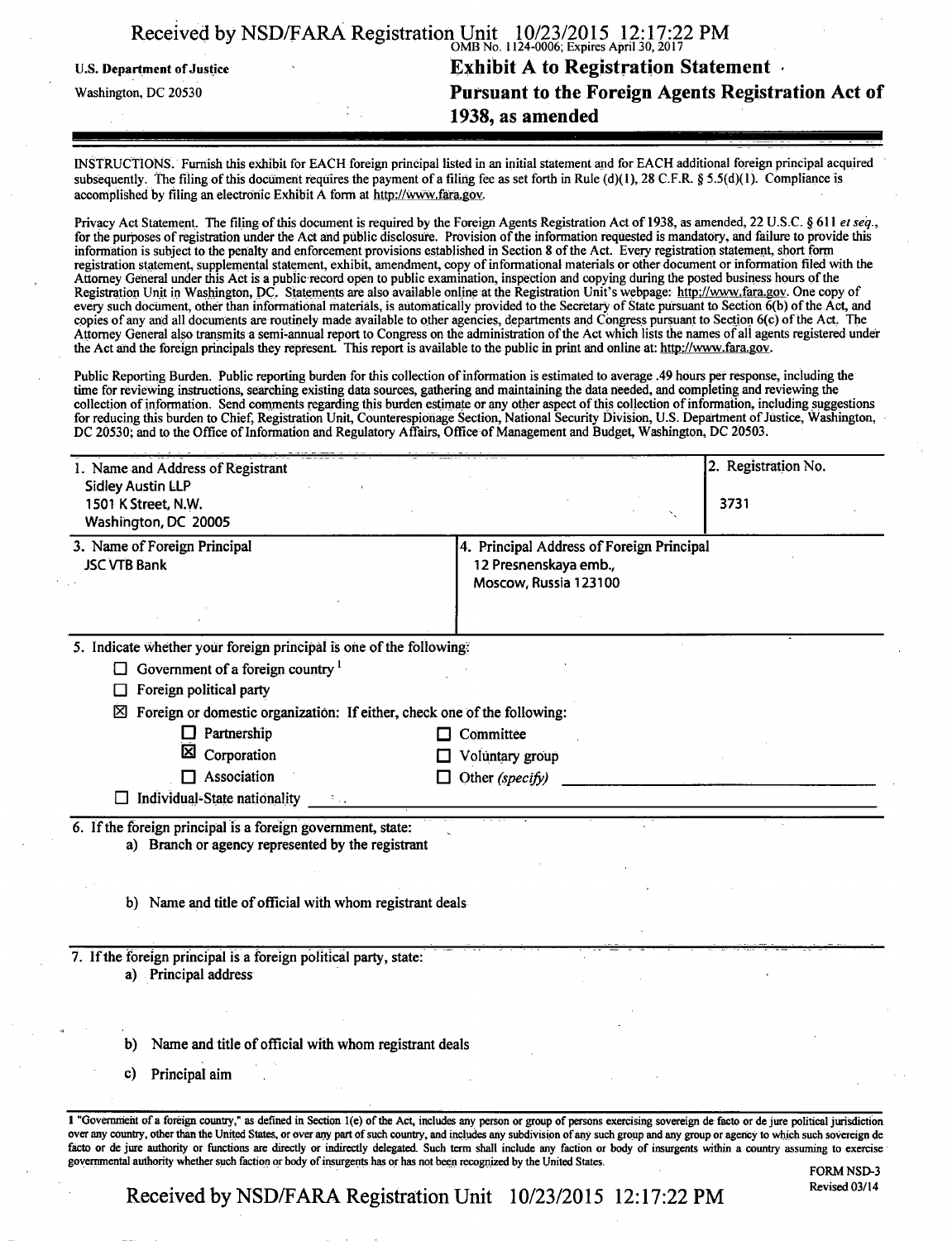8. If the foreign principal is not a foreign government or a foreign political party:

a) State the nature of the business or activity of this foreign principal.

JSC VTB Bank is a global provider of financial services.

| b) Is this foreign principal:                                                                   |                              |
|-------------------------------------------------------------------------------------------------|------------------------------|
| Supervised by a foreign government, foreign political party, or other foreign principal         | Yes $\Box$ No $\boxtimes$    |
| Owned by a foreign government, foreign political party, or other foreign principal              | Yes $\boxtimes$ No $\Box$    |
| Directed by a foreign government, foreign political party, or other foreign principal           | Yes $\Box$ No $\boxtimes$    |
| Controlled by a foreign government, foreign political party, or other foreign principal         | Yes $\boxtimes$ No $\square$ |
| Financed by a foreign government, foreign political party, or other foreign principal           | Yes $\boxtimes$ No $\square$ |
| Subsidized in part by a foreign government, foreign political party, or other foreign principal | Yes $\boxtimes$ No $\Box$    |

*9. Explain fully all items answered "Yes" in Item 8(b). (If additional space is needed a full insert page must be used.)* 

The main shareholder Of JSC VTB Bank is the Russian government, which owns 60.9% of voting shares of 85.3% of the Bank's share capital.

JSC VTB Bank is run by a Management Board. Its corporate governance system is based on unconditional compliance with the requirements of Russian legislation and the Central Bank and also draws on international best practices, including the globally recognized principles developed by the OECD. All shareholders are treated equally and have the opportunity to participate in the management of the Bank through the General Shareholders' meeting, and to exercise their right to receive dividends and information about VTB's operations.

10. If the foreign principal is an organization and is not owned or controlled by a foreign government, foreign political party or other foreign principal, state who owns and controls it.

### **EXECUTION**

In accordance with 28 U.S.C. § 1746, the undersigned swears or affirms under penalty of perjury that he/she has read the information set forth in this Exhibit A to the registration statement and that he/she is familiar with the contents thereof and that such contents are in their entirety true and accurate to the best of his/her knowledge and belief.

| Date of Exhibit A Name and Title |                                                      | Signature                   |         |
|----------------------------------|------------------------------------------------------|-----------------------------|---------|
|                                  | October 23, 2015   Joseph B. Tompkins, Jr. - Partner | /s/ Joseph B. Tompkins, Jr. | eSianed |

Received by NSD/FARA Registration Unit 10/23/2015 12:17:22 PM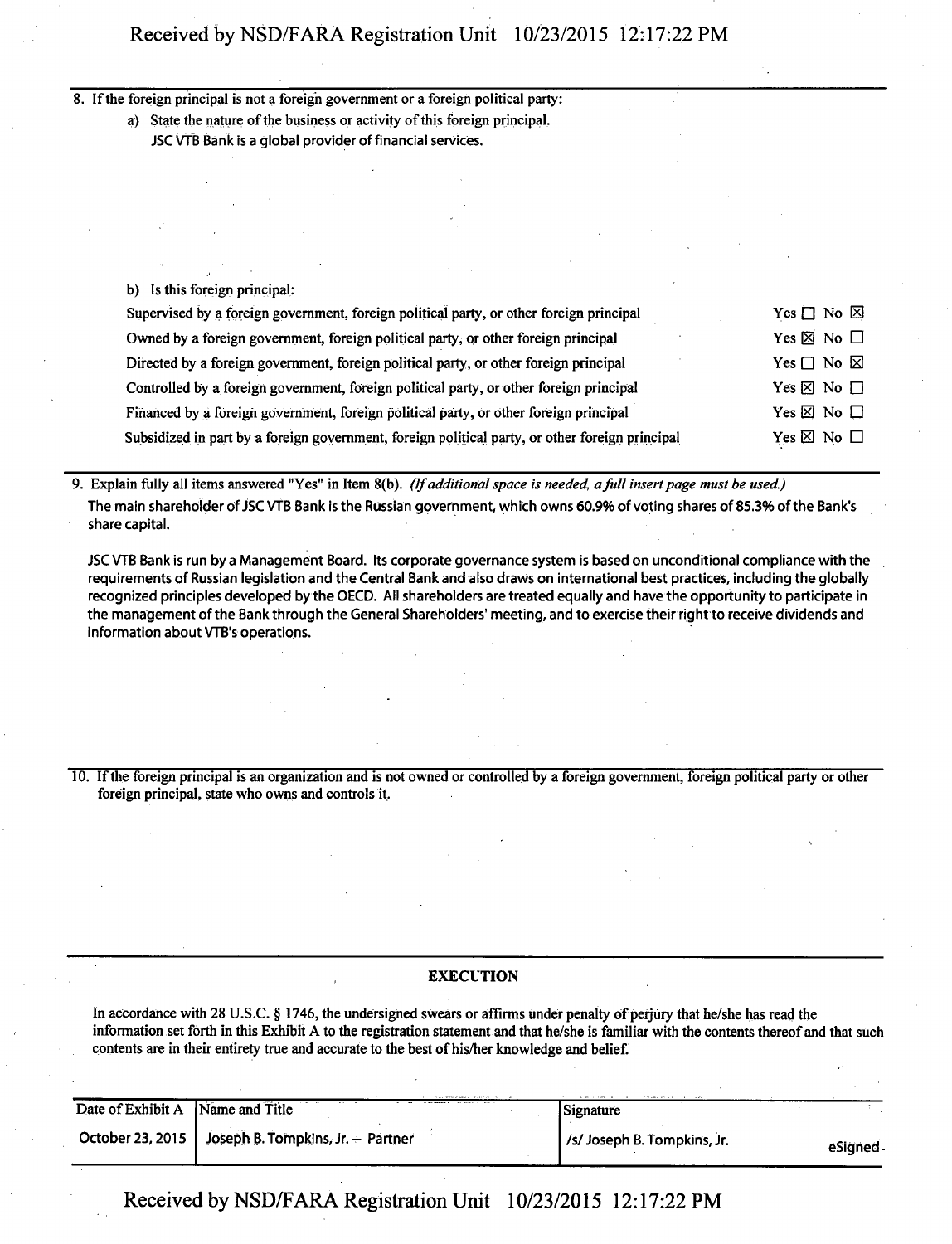| Received by NSD/FARA Registration Unit 10/23/2015 12:17:20 PM | OMB No. 1124-0004; Expires April 30, 2017          |
|---------------------------------------------------------------|----------------------------------------------------|
| <b>U.S. Department of Justice</b>                             | <b>Exhibit B to Registration Statement</b>         |
| Washington, DC 20530                                          | Pursuant to the Foreign Agents Registration Act of |
|                                                               | 1938, as amended                                   |

INSTRUCTIONS. A registrant must furnish as an Exhibit B copies of each written agreement and the terms and conditions of each oral agreement with his foreign principal, including all modifications of such agreements, or, where no contract exists, a full statement of all the circumstances by reason of which the registrant is acting as an agent of a foreign principal. Compliance is accomplished by filing an electronic Exhibit B form at http://www.fara.gov.

Privacy Act Statement. The filing of this document is required for the Foreign Agents Registration Act of 1938, as amended, 22 U.S.C. § 611 et seq., for the purposes of registration under the Act and public disclosure. Provision of the information requested is mandatory, and failure to provide the information is subject to the penalty and enforcement provisions established in Section 8 of the Act. Every registration statement, short form registration statement, supplemental statement, exhibit, amendment, copy of informational materials or other document or information filed with the Attorney General under this Act is a public record open to public examination, inspection and copying during the posted business hours of the Registration Unit in Washington, DC. Statements are also available online at the Registration Unit's webpage: http://www.fara.gov. One copy of every such document, other than informational materials, is automatically provided to the Secretary of State pursuant to Section 6(b) of the Act, and copies of any and all documents are routinely made available to other agencies, departments and Congress pursuant to Section 6(c) of the Act. The Attorney General also transmits a semi-annual report to Congress oh the administration of the Act which lists the names of all agents registered under the Act and the foreign principals they represent. This report is available to the public in print and online at: http://www.fara.gov.

Public Reporting Burden. Public reporting burden for this collection of information is estimated to average .33 hours per response, including the time for reviewing instructions, searching existing data sources, gathering and maintaining the data needed, and completing and reviewing the collection of information. Send comments regarding this burden estimate or any other aspect of this collection of information, including suggestions for reducing this burden to Chief, Registration Unit, Counterespionage Section, National Security Division, U.S. Department of Justice, Washington, DC 20530; and to the Office of Information and Regulatory Affairs, Office of Management and Budget, Washington, DC 20503.

| 1. Name of Registrant                             | 2. Registration No. |
|---------------------------------------------------|---------------------|
| <b>Sidley Austin LLP</b>                          |                     |
| 1501 K Street, N.W.                               | 3731                |
| Washington, DC 20005                              |                     |
| $\sim$ $\sim$ $\sim$<br>$\sim$ $\sim$ $\sim$<br>. |                     |

3, Name of Foreign Principal

JSC VTB Bank

#### Check Appropriate Box:

- 4.  $\boxtimes$  The agreement between the registrant and the above-named foreign principal is a formal written contract. If this box is checked, attach a copy of the contract to this exhibit.
- 5.  $\Box$  There is no formal written contract between the registrant and the foreign principal. The agreement with the above-named foreign principal has resulted from an exchange of correspondence. If this box is checked, attach a copy of all pertinent correspondence, including a copy of any initial proposal which has been adopted by reference in such correspondence.
- 6.  $\Box$  The agreement or understanding between the registrant and the foreign principal is the result of neither a formal written contract nor an exchange of correspondence between the parties. If this box is checked, give a complete description below of the terms and conditions of the oral agreement or understanding, its duration, the fees and expenses, if any, to be received.

*\* 

7. Describe fully the nature and method of performance of the above indicated agreement or understanding.

Sidley Austin LLP will provide government strategies counsel and lobbying directed toward the U.S. Congress and administration regarding the imposition of sanctions by the U.S. government on Russian-affiliated banks.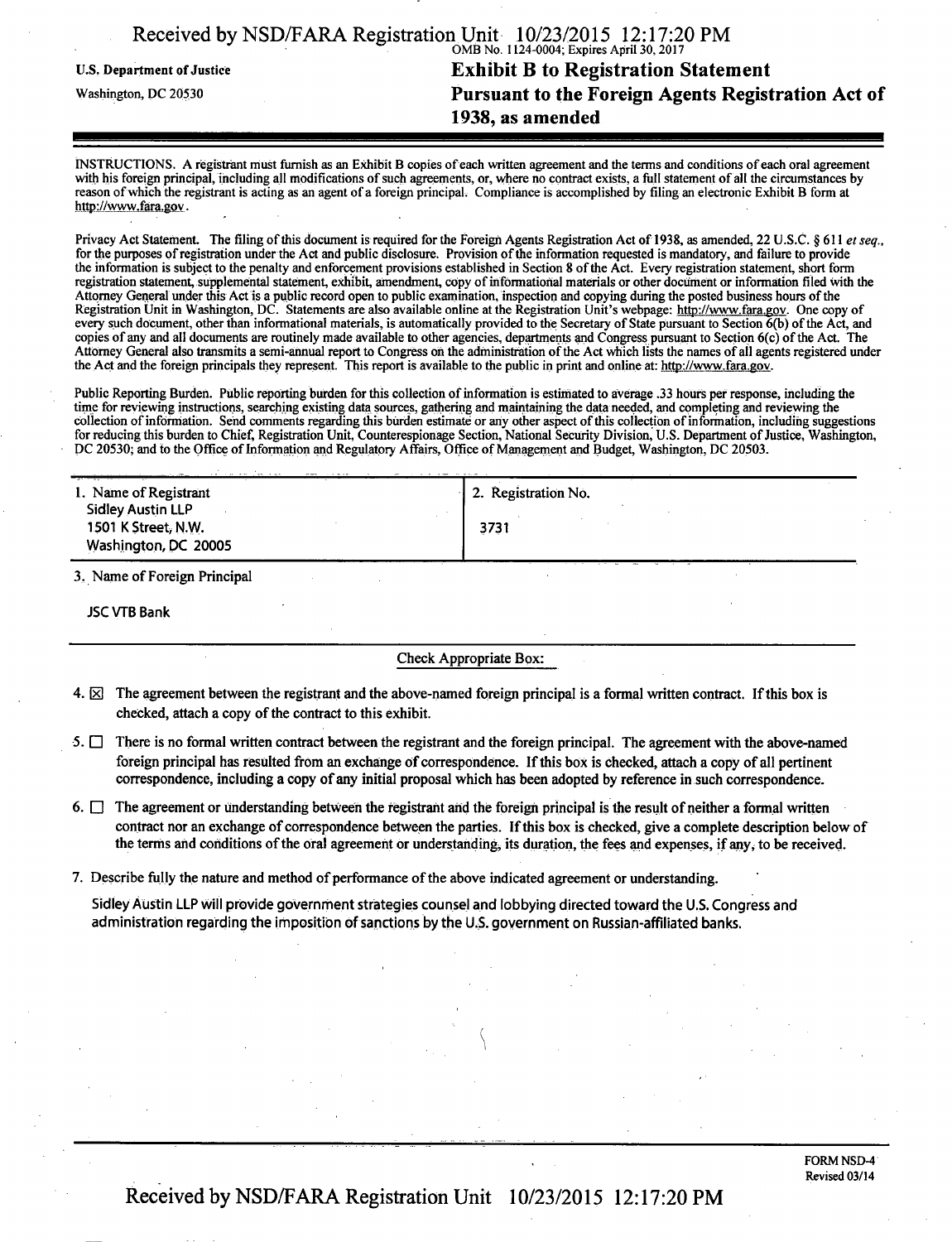8. Describe fully the activities the registrant engages in or proposes to engage in on behalf of the above foreign principal .

See #7

9. Will the activities on behalf of the above foreign principal include political activities as defined in Section 1(o) of the Act and in the footnote below? Yes  $\boxtimes$  No  $\Box$ the footnote below? Yes  $\boxtimes$ 

If yes, describe all such political activities indicating, among other things, the relations, interests or policies to be influenced together with the means to be employed to achieve this purpose.

See #7  $\hspace{0.5cm}$ 

### **EXECUTION**

In accordance with 28 U.S.C. § 1746, the undersigned swears or affirms under penalty of perjury that he/she has read the information set forth in this Exhibit B to the registration statement and that he/she is familiar with the contents thereof and that such contents are in their entirety true and accurate to the best of his/her knowledge and belief.

| Date of Exhibit B | Name and Title<br>the course of   | The state of the state of<br>Signature |         |
|-------------------|-----------------------------------|----------------------------------------|---------|
| October 23, 2015  | Joseph B. Tompkins, Jr. – Partner | /s/ Joseph B. Tompkins, Jr.            | eSianed |

Footnote: "Political activity," as defined in Section l(o) of the Act, means any activity which the person engaging in believes will, or that the person intends to, in any way influence any agency or official of the Government of the United States or any section of the public within the United States with reference to formulating, adopting, or changing the domestic or foreign policies of the United States or with reference to the political or public interests, policies, or relations of a government of a foreign country or a foreign political party.

**Received by NSD/FARA Registration Unit 10/23/2015 12:17:20 PM**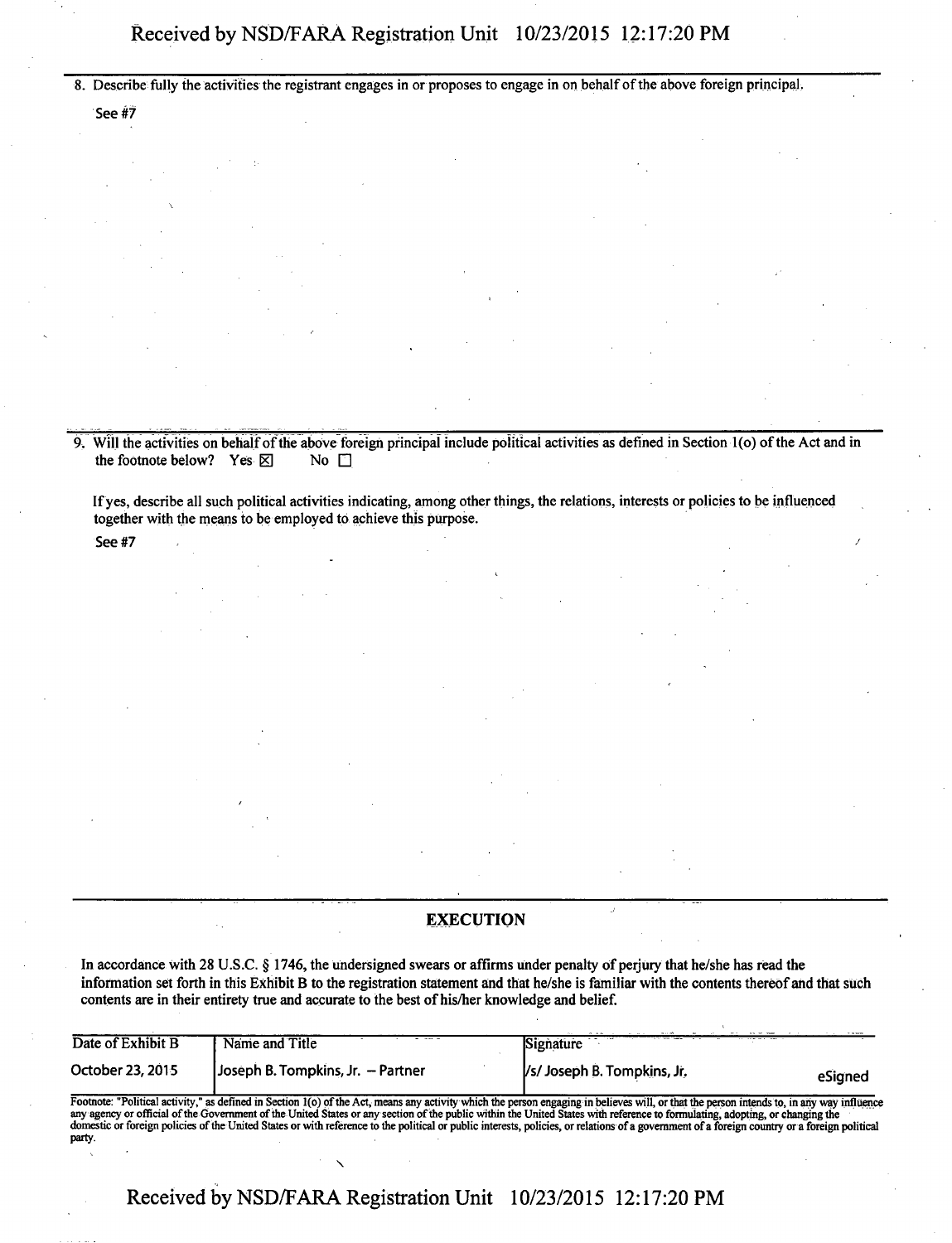## Received by NSD/FARA Registration Unit 10/23/2015 12:17:20 PM



1501 K STREET, N.W. WASHINGTON, D.C 20005 (202) 736 8000 (202) 736 8711 FAX

BEIJING BOSTON HOUSTON BRUSSELS CHICAGO DALLAS GENEVA

LONDON LOS ANGELES NEW YORK<br>PALO ALTO

HONG KONG SAN FRANCISCO SHANGHAI **SINGAPORE** SYDNEY TOKYO WASHINGTON, D.C.

Sender's Email: rboucher@sidley.com Sender's Direct Tel:202-736-8290 FOUNDED 1866

## April 2, 2015

## *Privileged and Confidential*

JSC VTB Bank 12 Presnenskaya emb., Moscow, Russia 123100

#### Dear Sirs:

Introduction. The Firm is pleased that you have asked us to serve as your counsel. This letter governs the terms of your engagement of us in those matters that you may from time to time ask us to undertake and that we agree to accept (each, a "Matter"). You and we may jointly supplement this letter from time to time in writing. In connection with any particular Matter, you agree that we may ask ypu to confirm in writing a description of the Matter and the scope of our engagement relating to that Matter.

If the terms of engagement and the other matters set forth in this letter are acceptable to you, please sign two copies of this letter in the space provided below, retain one copy and return the other copy to the undersigned at 1501 K St N.W, Washington, D.C. 20005. An electronic version of the signed letter may be sent to rboucher@sidley.com.

Client: Scope of Representation. The client in each Matter will be VTB Bank ("you" or the "Client"), and not any other subsidiary or affiliate of yours, nor any of your or their respective individual shareholders, directors, officers or employees. Sidley Austin LLP and, as applicable, certain affiliated partnerships (see below "Affiliated Sidley Partnerships") will provide advice to you in connection with, and the scope of our engagement and duties to you shall relate solely to, each Matter (the "Representation" with respect to such Matter); provided that Sidley Austin LLP shall remain primarily responsible for their services rendered to the Client and provided further that none of such Affiliated Sidley Partnerships shall have any right or claim whatsoever under this agreement.

The initial Matter is the provision of government strategies counsel and advice and lobbying directed toward the United States Congress and Administration on behalf of VTB Bank regarding the imposition of sanctions by the US government on Russian-affiliated banks. With respect to any Matter, you may limit or expand the scope of our Representation from time to time, but any expansion must be agreed to in writing by us. Unless otherwise agreed to by us in

Sidley Austin (DC] LLP is a Delaware limited liability partnership doing business as Sidley Austin LLP and practicing in affiliation with other Sidley Austin partnerships.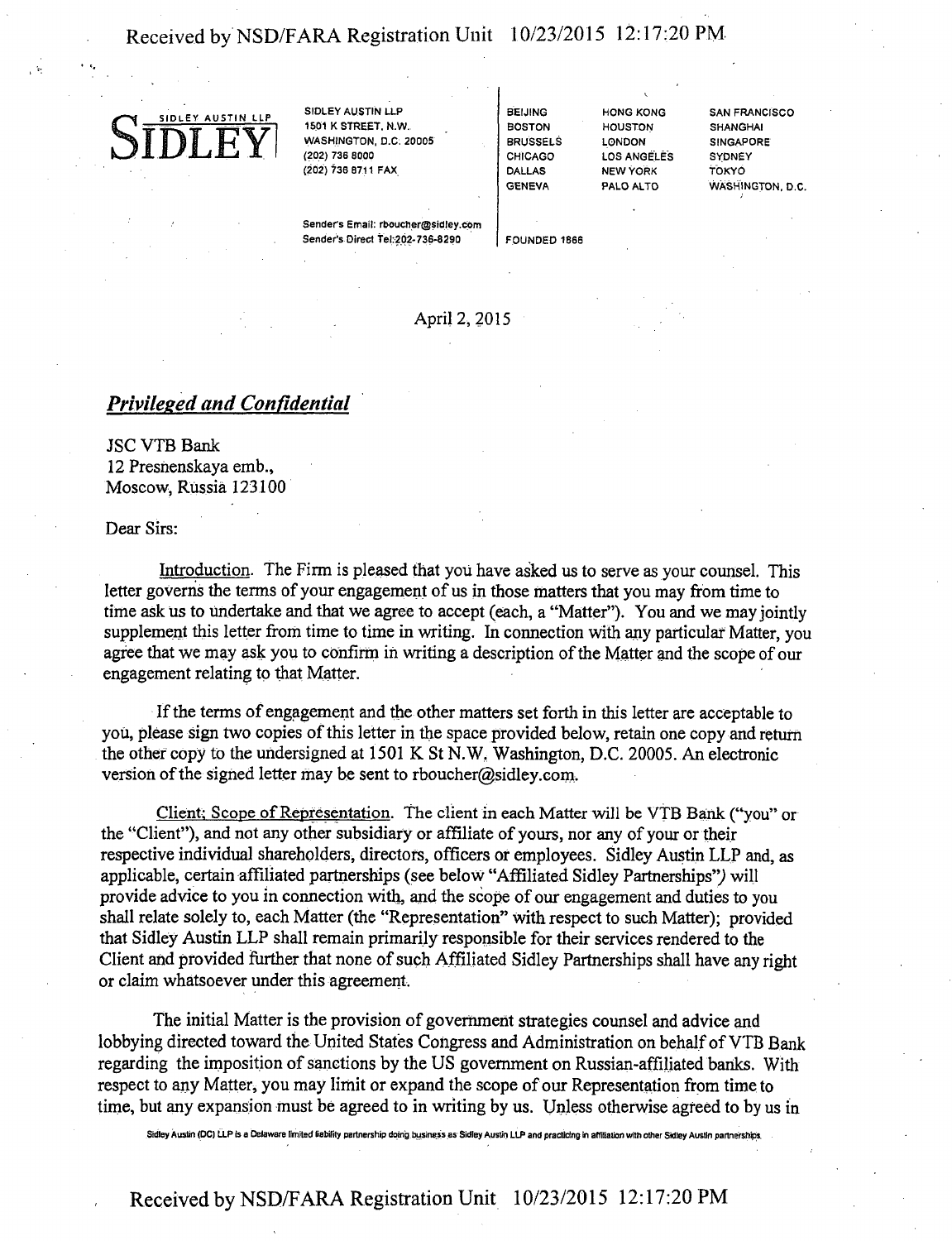## Received by NSD/FARA Registration Unit 10/23/2015 12:17:20 PM

STDLEY

JSC VTB Bank April 2,2015 Page 2

writing, our Representation will not involve insurance coverage issues; the Firm Will not provide advice concerning notification of insurance carriers, and will not be responsible for notifying such carriers or for follow-up communications with the carriers regarding the status of the matter.

Term of Engagement; Retention, etc. of Documents. Either the Client or Sidley may upon thirty days written notice terminate any Representation in any Matter for any reason, subject on our part to applicable rules of professional conduct. If we terminate a Representation before it is concluded, we will take such steps as are reasonably practicable to protect the Client's interests in the Matter. Unless previously terminated, our Representation in any Matter will terminate upon our sending our final statement for services rendered in such Matter. Following such termination, if we have retained any otherwise nonpublic information that the Client has supplied to us in connection with such Matter, we will keep such information confidential in accordance with applicable rules of professional conduct. If, upon termination, the Client wishes to have any documents relating to a Matter and then in our possession delivered to the Client, you should so advise us. As used in this letter, "documents" means documents in any format, including hard copy documents and electronic documents (including emails). We reserve the right to retain copies of any documents delivered to the Client.

All of Sidley's work product in connection with the Representation is owned by Sidley, Sidley may use and permit others to use such work product in whole or in part in other projects to the extent that such use is consistent with Sidley's confidentiality obligations to the Client. Such work product may also be used by the Client, except to the extent that Sidley expressly states otherwise with.respect to particular documents, such as signed opinion letters.

Upon the Client's request at the termination of the Representation, Sidley will provide to the Client Sidley's file relating to the Representation, including any documents or other property that the Client provided to Sidley in connection with the Representation. To the extent permitted by applicable law and ethical rules, the Client agrees that such file will not include Sidley's administrative records, time and expense reports, personnel and staffing materials, credit and accounting records, internal Sidley work product (such as drafts, notes, and internal memoranda and e-mails), and legal and factual research. Sidley may make and retain a copy of the file provided to the Client.

If Sidley is required to respond to a subpoena or other formal request from a third party or a governmental agency for records or other information relating to the Representation, or to testify by deposition or otherwise concerning the Representation (a "Request"), Sidley will first, to the extent permitted by applicable law, consult with the Client as to whether it is the Client's wish that Sidley comply with the Request or resist it, to the extent that there is a basis for doing so. The Client will reimburse Sidley for its time and expense incurred in responding to any such Request, including time and expense incurred in reviewing documents, appearing at depositions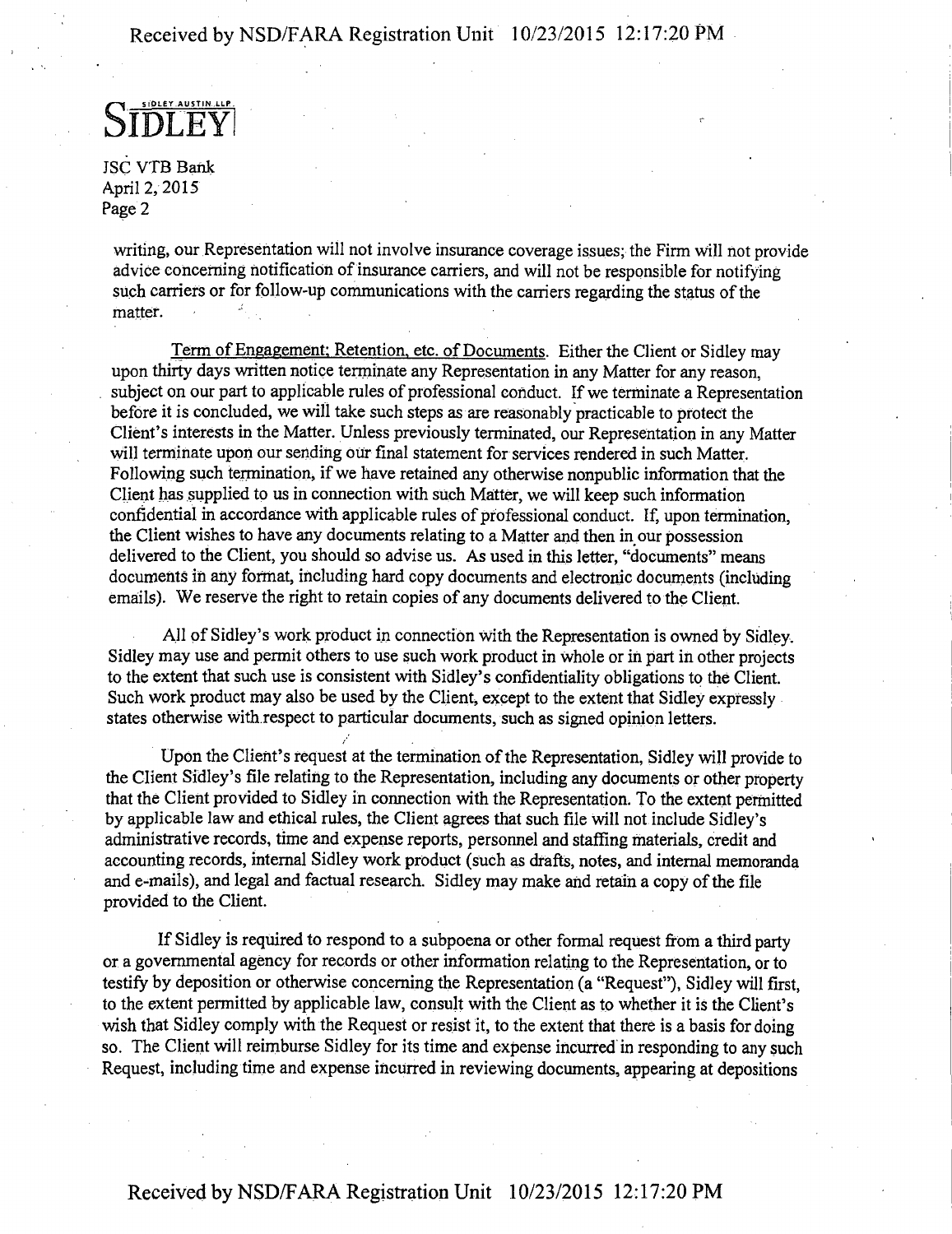**S SIDLEY AUSTIN LLP**   $\mathbf{F}\mathbf{Y}$ 

JSC VTB Bank April 2, 2015 Page 3

or hearings, and otherwise addressing issues raised by the Request, and search and photocopy costs.

We reserve the right to transfer documents to the personnel responsible for administering our records retention program, for initial retention in accordance with our records retention procedures. For various reasons, including the minimization of unnecessary storage expenses, we also reserve the right to destroy or otherwise dispose of any documents retained by us, including documents transferred as described in the preceding sentence and documents otherwise retained by us. We may exercise the rights described in the preceding two sentences from time to time, whether or not in connection with the termination of any Representation, but our exercise of such rights will be subject to applicable rules of professional conduct and to any applicable written agreement between us and the Client. Except as otherwise described above, we have no obligation to retain or otherwise preserve any documents relating to any Matter.

The Client may engage us to provide services in connection with one or more Representations. After completion of a Representation, changes may occur in applicable laws or regulations or applicable transaction documentation that could have an impact on the Client's future rights and liabilities. Unless the Client actually engages us after the completion of a Representation to provide additional advice on issues arising from such Representation and we accept such engagement in writing, we will have no continuing obligation to advise the Client with respect to future legal developments.

Fees and Expenses. Sidley's monthly fee under this engagement is \$40,000 (excluding Russian VAT) beginning April 2,2015. The fee for the month of April 2015 will be prorated based on the date of commencement and shall cover from April 2,2015, through the end of the month. We will bill you one month in advance for each month's fee, and our invoices will be paid within 30 days of receipt by Client. At the end of each month, Sidley will provide you with a detailed list of tasks accomplished during that month (for which it will have previously received advance payment from you). Sidley and VTB Bank will confer in the month of July of 2015 to discuss appropriate adjustments to the monthly fee. Payments should be wired to:

# Beneficiary: Sidley Austin LLP Beneficiary Bank: JP Morgan Chase Bank, NA<br>Account Number

ABA Number: Swift Code: 優

We will include on our bills, in addition to the \$40,000 monthly flat rate fee, charges for performing services such as document reproduction, messenger and overnight courier service, client approved travel, long-distance telephone, facsimile and telecopy, large document processing as well as the amounts for reimbursement of the fees and expenses of third party contractors (such as outside experts, consultants, other non-legal professionals and local co-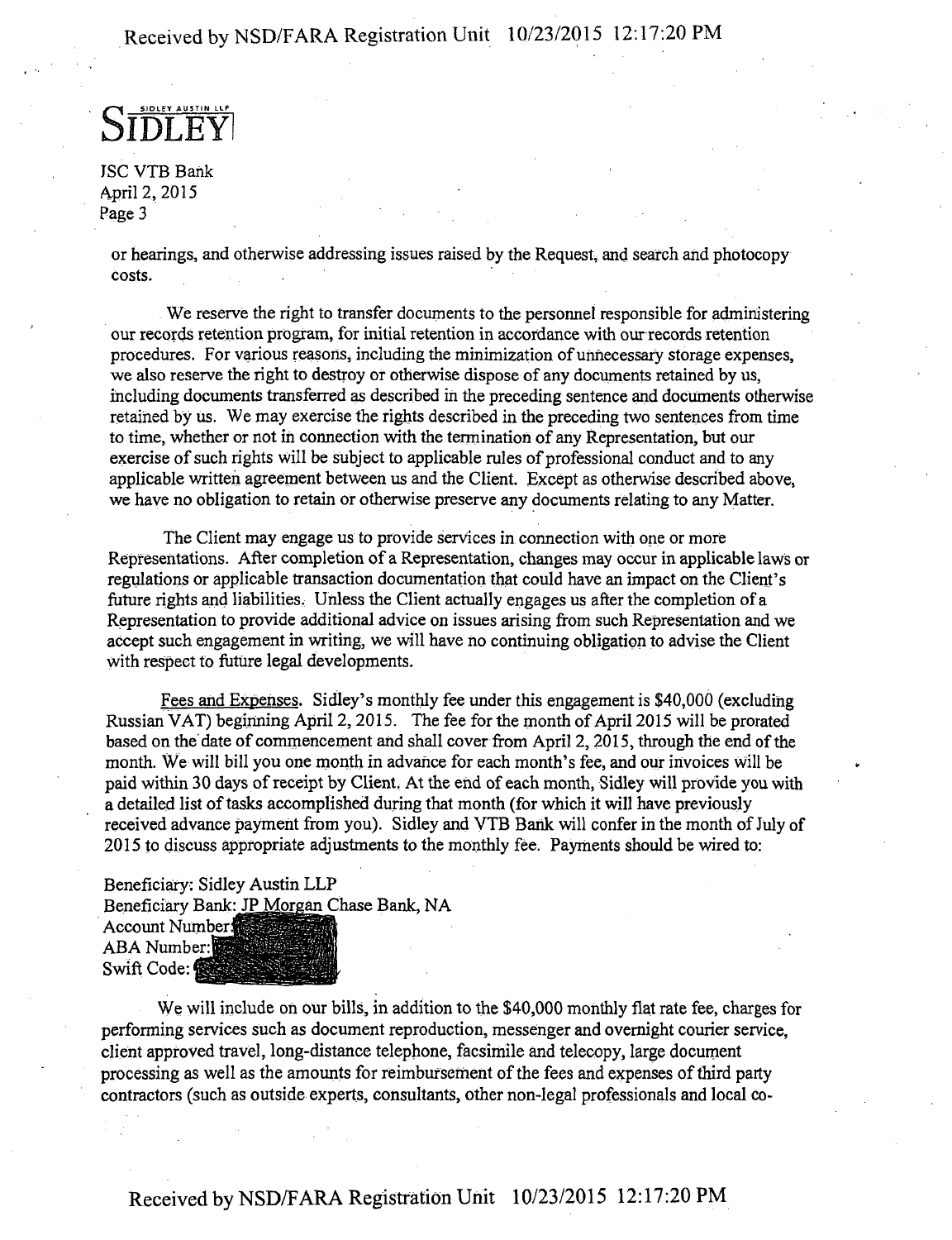S **SIDLEY AUSTIN LLP**   $E$ **Y** 

JSC VTB Bank April 2, 2015 Page 4

counsel) engaged by us (upon your prior agreement) for the purposes of the services rendered hereunder that were settled by us. Whenever possible, we will provide supporting documentation and/or receipts confirming such expenses. More detailed information with respect to our expense recovery policies and procedures, which are an integral part of our agreement with you as reflected in this letter, can be accessed on our Website at http://www.sidley.com/costrecoveryandpreadmittancebillingratepolicy/us/. These policies and procedures take into account, among other things, a number of special programs that we have entered into with certain of our vendors and independent service providers.

Conflicts. We have numerous clients, and many of those clients rely upon us for general representation.. In particular, Sidley has longstanding relationships with many clients engaged in international banking and finance. Although we hope that it never happens, it is possible that an adverse relationship (including litigation) may develop in the future between you and one or more of our other current or future clients (collectively, the "Other Clients"). We shall notify you of any such conflict of interest within 5 (five) business days from the date on which we became aware of that conflict, to the extent that we are permitted to do so by applicable professional responsibility rules. If we are not representing you in that matter, and the matter in which you and an Identified Client or an Other Client have adverse interests is not related to our representation of you in a Matter as described in this agreement, you agree that we may represent such an Identified Client or Other Client, you waive any conflicts of interest arising from such representation, and you agree you will not seek to disqualify or otherwise seek to prevent us from representing such Identified Client or Other Client provided always that you shall be entitled to suspend a Representation on any Matter until the conflict of interest is resolved or to terminate this agreement in accordance with the procedure set forth above, in each case by a notice in writing to Sidley. You acknowledge that you have had an opportunity to consult with other counsel (in-house or otherwise) prior to agreeing to this waiver, and have made your own decision about whether to do so.

You agree that a Representation of the Client in a Matter does not give rise to an attorney-client relationship between us and any subsidiary or affiliate of the Client unless we have agreed otherwise in writing. You also agree that, during the course of our representation of the Client, we will hot be given any confidential information regarding any subsidiary or affiliate of the Client. Accordingly, our representation of the Client in a Matter will not give rise to any conflicts of interest if our representations of any Other Clients are adverse to any subsidiary or affiliate of the Client.

Consent Regarding Privileged Sidley Communications. When issues arise concerning Sidley's professional duties and rights, including under applicable professional conduct rules, Sidley may seek confidential counsel from internal Sidley lawyers with responsibility or expertise in the areas in question, and in some instances from outside counsel as well. In such circumstances, some courts have concluded that a conflict of interest arises between a law firm and its client, and have refused to recognize the law firm's communications as privileged. Sidley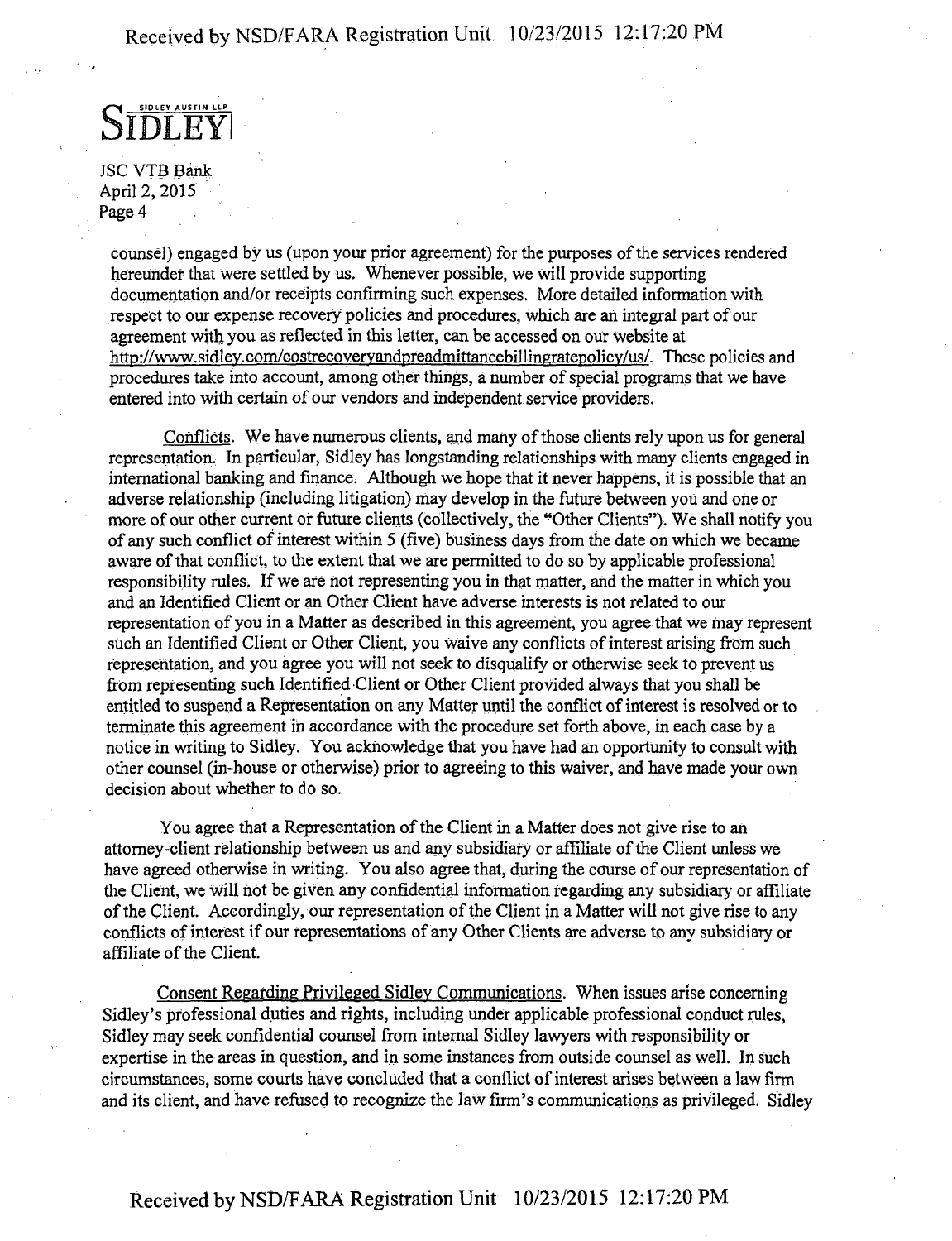**c** 

**S IDLEYI 5IDLEY AUSTIN LLP** 

JSC VTB Bank April 2, 2015 Page 5

believes that it is in the mutual interest of Sidley and its clients that Sidley receive expert and confidential legal advice regarding its professional duties and rights in such circumstances. Accordingly, the Client consents to such consultation, waives any claim of conflict of interest that could result from such consultation, and agrees that the Representation will not be a basis for a waiver of any privilege that Sidley would otherwise have for such confidential consultation.

Privacy. Data Protection, and Confidentiality. Our applicable policies with respect to privacy, data protection and information security relating to personal information can be accessed on our website at http://www.sidley.com/admin/onlineprivacy.asp. Subject to those policies and to applicable ethical confidentiality obligations, and unless otherwise directed by the Client, Sidley may use a variety of electronic communication systems in communicating internally, with the Client and with others during the Representation, including cellular or satellite telephone calls, e-mails, facsimile transmissions, video conferencing and other forms of evolving electronic communications. Sidley uses outsourced nonlawyer personnel in its offices for a variety of support functions, including mailroom, photocopy, information technology and word processing, who are required by Sidley to agree to maintain the confidentiality of information relating to Sidley's clients.

Publicity. Sidley may not disclose any information relating to this letter, any Matter or Representation without prior written consent of the Client unless such disclosure is mandatorily required (and to the extent required) by law or competent court order. Unless the Client consents to the inclusion of additional information, Sidley's disclosure will be limited to the Client's name, the name of the other party or parties, and a short description of the matter that contains only publicly-available information. Sidley will make such disclosures only in Sidley's marketing materials, on its website, and in reports to information and ranking agencies such as Thomson Reuters and Chambers.

Affiliated Sidley Partnerships. References herein to Sidley, insofar as the provision of the herein described'services is concerned, do not include any office or partnership within the . group of affiliated Sidley partnerships that does not render services under this engagement to client.

Governing Law and Choice of Forum. This letter shall be governed by, and construed in accordance with, the laws of Washington, D.C. Any claim arising under or relating to this Engagement Letter that is not subject to arbitration shall only be brought in the state or federal courts in such State, and the Client and Sidley each agree to submit to the jurisdiction of such courts.

Arbitration of Disputes. Except to the extent otherwise provided by law, any dispute or claim arising out of or in any way relating to an engagement governed by this letter or our relationship with the Client (including, without limitation, any claim of malpractice, breach of contract or relating to fees or charges for the Representation) shall be finally resolved by

Received by NSD/FARA Registration Unit 10/23/2015 12:17:20 PM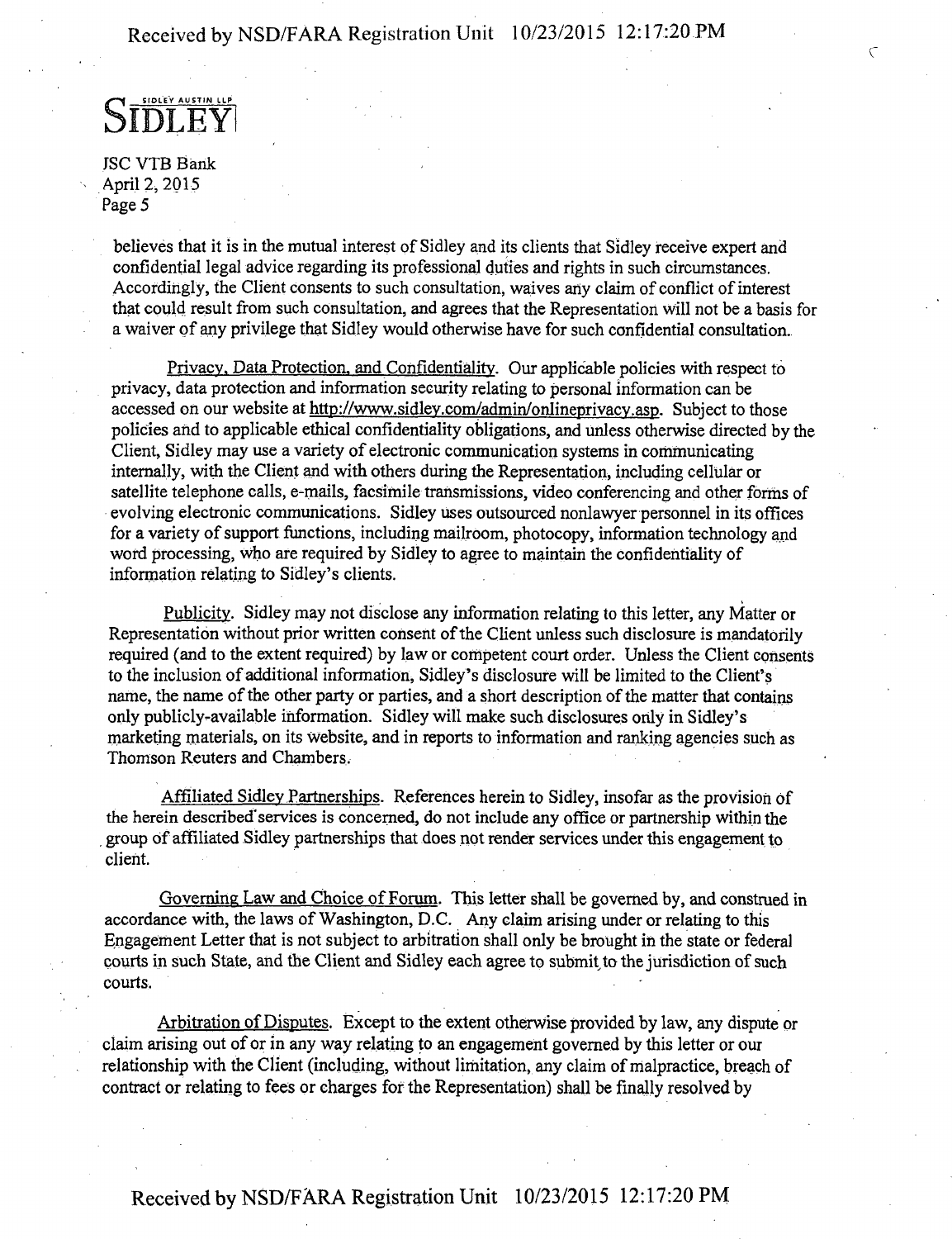STDLEY **SIDLEY AUSTIN LLP** 

JSC VTB Bank April 2, 2015 Page 6

arbitration. The arbitration shall be conducted in accordance with the International Institute for Conflict Prevention and Resolution ("CPR") Rules for Non-Administered Arbitration (Effective November 1, 2007), except as they may be modified herein or by mutual agreement of the parties. The arbitration shall take place in Washington, D.C. or such other location as agreed to by the parties. Notwithstanding the foregoing, the parties consent to the jurisdiction of the federal or state courts having jurisdiction in the location where the arbitration is conducted as to judicial proceedings relating to any aspect of the arbitration, including motions to confirm, vacate, modify or correct an arbitration award. The arbitration shall be governed by the Federal Arbitration Act, 9 U.S.C.  $\S$  1, et seq., and judgment upon the award may be entered by any court having jurisdiction thereof or having jurisdiction over the relevant party or its assets. The arbitration shall be conducted by one arbitrator, who shall be selected by agreement of the parties or, failing such agreement within 30 days after the initiation of the arbitration, by the CPR. The parties shall be responsible for paying the costs of the arbitration in accordance with CPR rules. The parties agree that the arbitration shall be kept confidential and that the existence of the proceeding and any element of it shall not be disclosed beyond the tribunal, the parties and their counsel, and any person, necessary to the conduct of the proceeding. The confidentiality obligations shall not apply if disclosure is required by law or in judicial or administrative proceedings, or to the extent that disclosure is necessary to enforce the rights arising out of the award, provided that the parties agree to use best efforts to keep such disclosure confidential and agree, subject to court approval, to submit such disclosure to a court only under seal. Claims may not be brought in the arbitration proceeding by or on behalf of a purported class of claimants who are not parties to this engagement letter.

This agreement to arbitrate shall constitute an irrevocable waiver of each party's right to a trial by jury, as well as of rights to discovery or to an appeal that would customarily be available in a judicial proceeding but that may be limited or unavailable in connection with such an arbitration. You acknowledge that you have had the opportunity to consult with other counsel (in-house or otherwise) prior to agreeing to this waiver, including regarding the waiver of jury trial, discovery, and appeal rights, and have made your own decision about whether to do so.